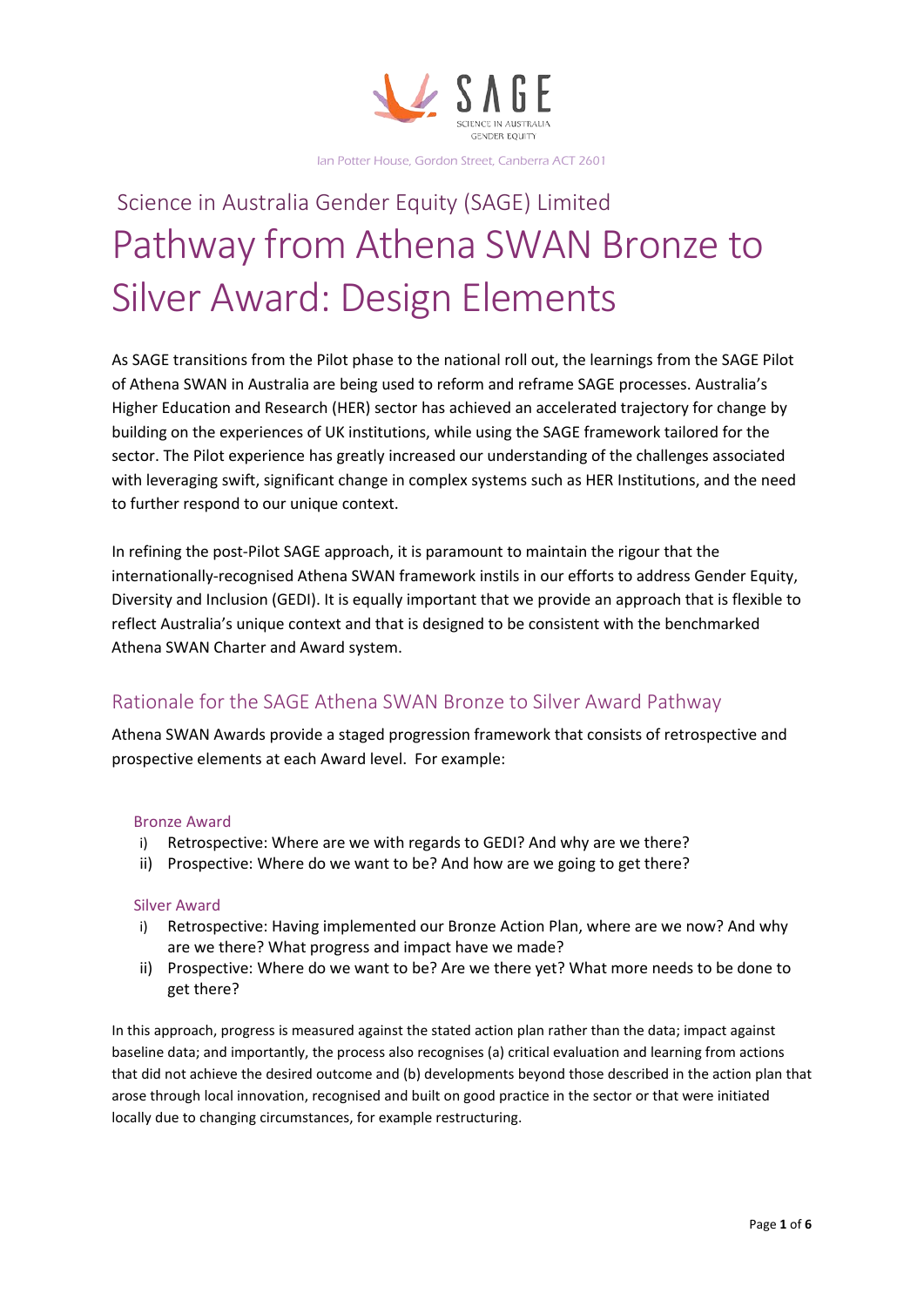

The reframed SAGE Athena SWAN Bronze to Silver Award Pathway retains these elements, while aiming to respond to the sector's feedback; in particular the need to:

- encourage focus on holistic, large-scale and priority strategic actions;
- flexibly accommodate the scope and scale of the structural, systemic, and cultural context and change needed to advance GEDI for all staff and students in Australian HER institutions;
- prioritise outcome and impact and promote innovation in practice through collaboration between institutions; and
- reduce burden and maintain the rigour of the internationally recognised Athena SWAN selfassessment and accreditation processes.

Importantly, the new SAGE framework **removes the requirement for institutions to apply for the stand-alone Departmental Awards**. Instead, each Bronze Awardee can customise their own journey to a Silver Award through both organisation-wide and local area action to drive transformational change.

# New Bronze to Silver Pathway

| <b>NEW: SAGE Athena SWAN Bronze to Silver Award</b> |                                      |                                                                   |  |  |
|-----------------------------------------------------|--------------------------------------|-------------------------------------------------------------------|--|--|
| <b>PART A</b>                                       |                                      | Institutions shape their Bronze Action Plans into 5 Key           |  |  |
|                                                     |                                      | <b>Priority Areas.</b>                                            |  |  |
|                                                     |                                      | A Progress and Impact Report on each of the 5 Key Priority<br>ii. |  |  |
|                                                     |                                      | Areas is submitted for assessment.                                |  |  |
|                                                     |                                      | liii.<br>New SAGE Cygnet Awards are conferred as each Progress    |  |  |
|                                                     |                                      | and Impact Report is certified by SAGE.                           |  |  |
|                                                     | On completion of PART A go to PART B |                                                                   |  |  |
| PART B                                              |                                      | SAGE Athena SWAN Silver Award Application is submitted            |  |  |

The new SAGE Athena SWAN Bronze to Silver Award is a Two-Part Process (A & B).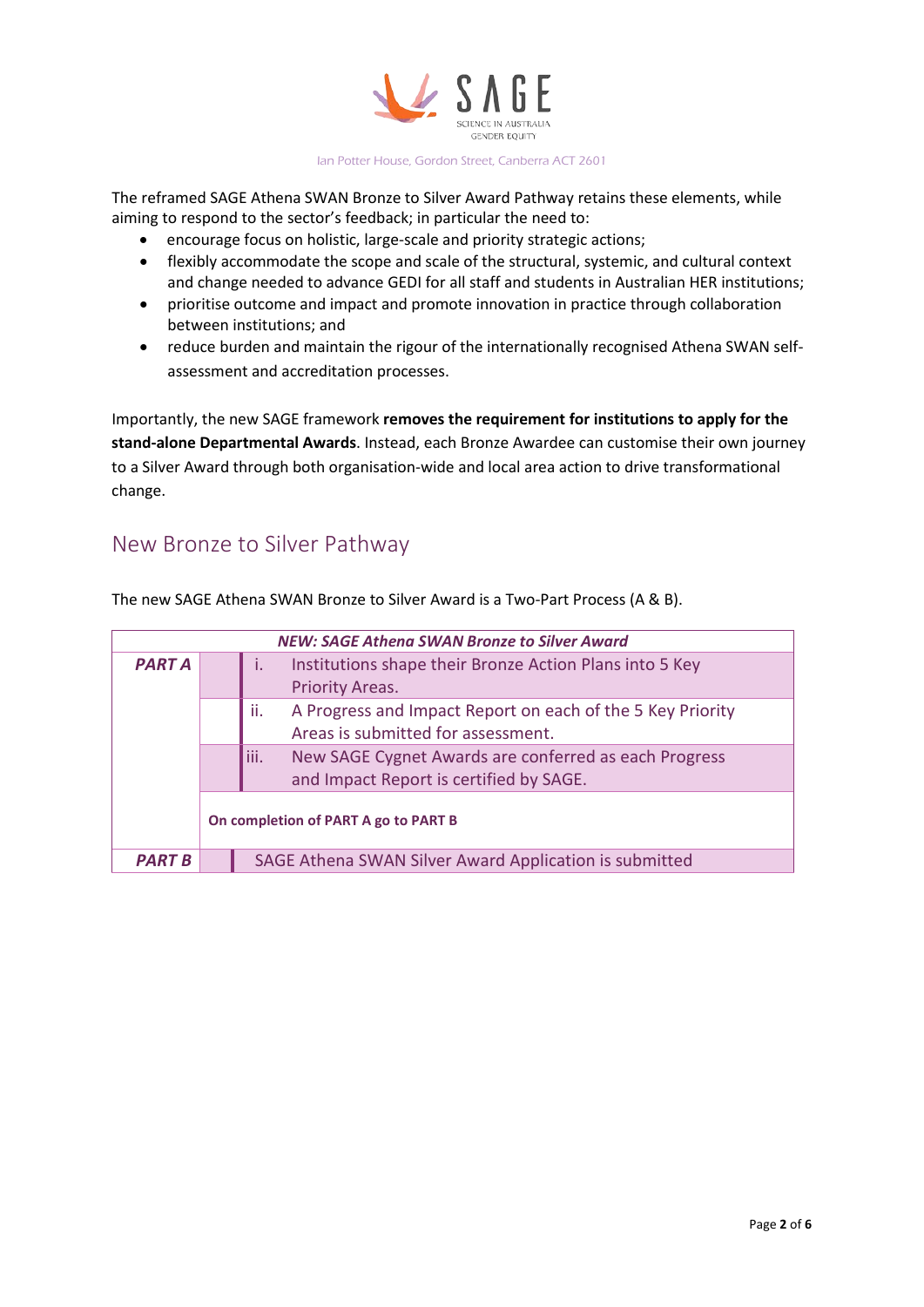

# The Details

#### **Part Ai: Institutions shape their Action Plans into 5 Key Priority Areas**

Current Bronze Award holders will review their Bronze Award Action Plan and identify their five (5) Key Priority Areas for action<sup>[1](#page-2-0)</sup>. These Key Priority Areas should include:

#### (1) Institution-wide barriers to GEDI (AT LEAST ONE)

Actions in these Key Priority Areas aim to drive holistic structural, systemic, and/or cultural change across the whole institution (i.e. horizontal actions). Examples include, but are not limited to:

- Recruitment
- Pathways to advancement (including promotion)
- Flexibility in work practices
- Supporting specific underrepresented groups
- Bullying, harassment, and discrimination prevention

### **AND**

#### (2) Institutional sub-units with specific challenges to GEDI (AT LEAST ONE)

Actions in these Key Priority Areas aim to drive local change (i.e. vertical actions).

Institutional sub-units may be considered as reflecting the 'Departments' of the UK Athena SWAN system but may also be defined differently based on the institution's structure and needs. Institutions should prioritise those sub-units in which their data identify that specific challenges to GEDI exist.

To choose a sub-unit, it is suggested that institutions first consider how each of their subunits scores on key GEDI metrics (as assessed for the Bronze Award application). Those subunits that have the lowest overall scores on key GEDI metrics are presumably in greatest need of targeted action, and thus should be identified as Key Priority Areas. This process is summarised in Figure 1 below.

#### **Figure 1. Summary of selection process for sub-units**



<span id="page-2-0"></span> $1$  Some SAGE institutions have indeed identified key priority areas as part of their Bronze application.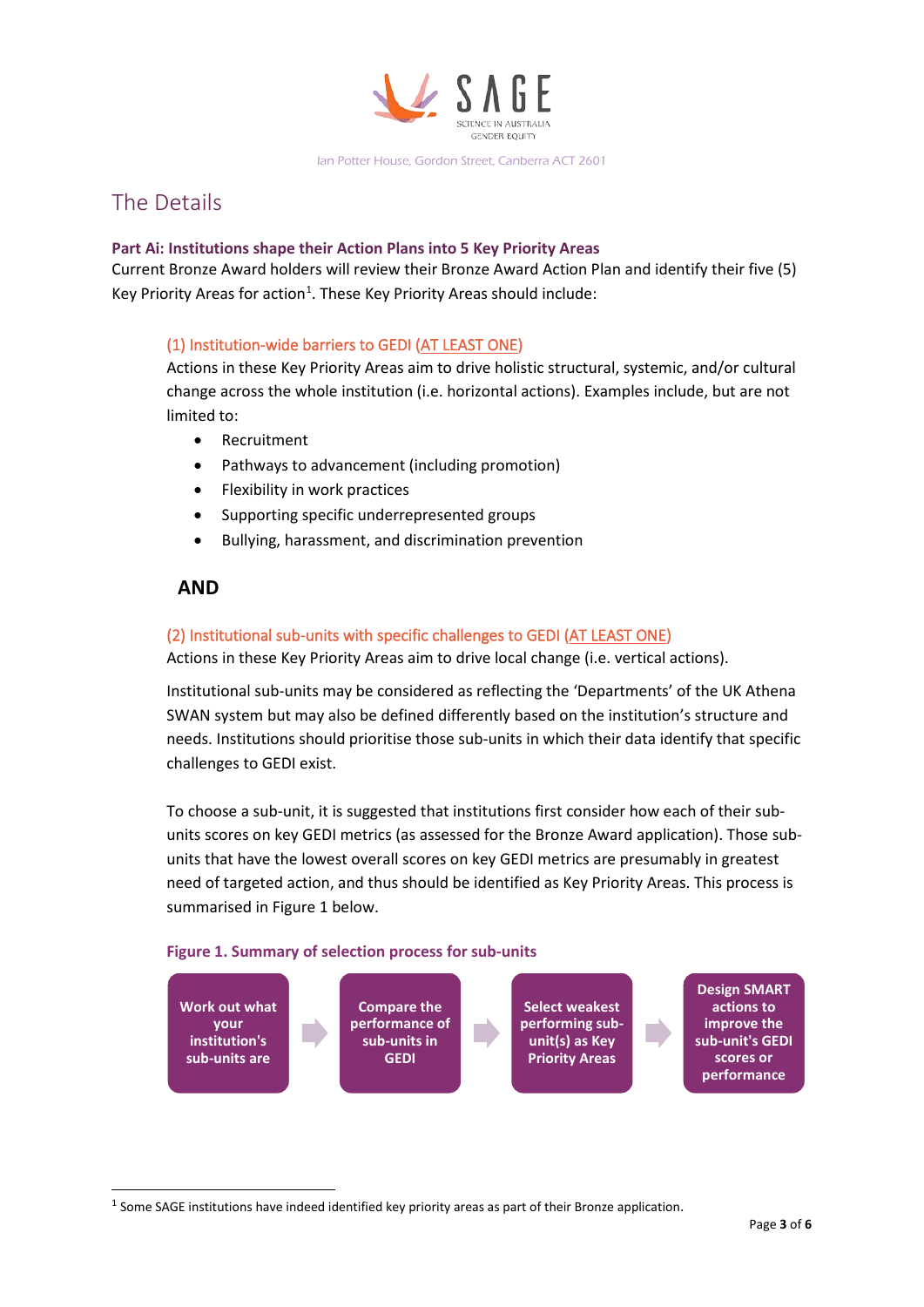

Additionally, institutions should include at least one 'Enabling Factor' within one or more Key Priority Area. Enabling factors do not, in themselves, lead to progress and impact, but rather support the demonstration of progress and impact in a Key Priority Area. Examples include, but are not limited to:

- Improving data collection and monitoring systems
- Improving communication on GEDI
- Engaging middle managers
- Taking an intersectional approach

Overall, this new SAGE approach (illustrated in Figure 2) supports institutions to drive the necessary holistic structural, systemic, and cultural change required to address barriers to GEDI in the institution, as well as to undertake the 'deep dive' work needed to effect change in specific local areas. Importantly, this design allows institutions the freedom to set GEDI action timeframes consistent with their overarching strategic priorities.

#### **Figure 2. The "Key Priority Areas" approach for the demonstration of progress and impact**



challenges to GEDI

# **PART A ii: A Progress and Impact Report on each Key Priority Area is submitted for assessment**

The institution will submit a Progress and Impact Report for each Key Priority Area once sufficient evidence of this can be demonstrated. These Reports may be submitted individually or together, at any time throughout the Bronze Award validity period. A total of five Progress and Impact Reports (one per Key Priority Area) will be submitted over the Bronze Award validity period. SAGE Guidance for Progress and Impact Reports will be available.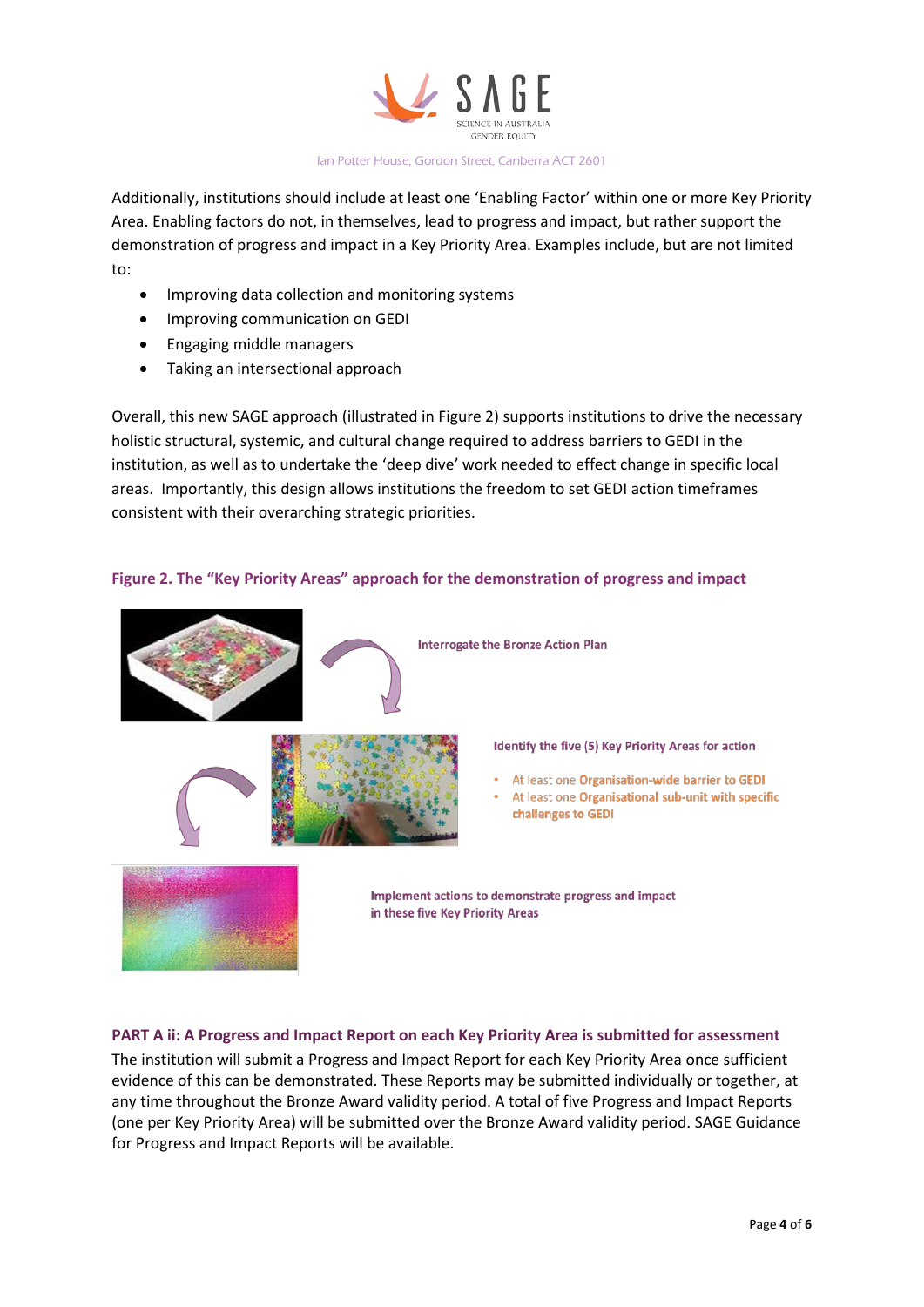

### **PART A iii: New SAGE Cygnet Awards are conferred as each Progress and Impact Report is certified by SAGE**

SAGE will recognise demonstrated progress and impact in each of the five key Priority Areas (assessed by independent expert reviewers) with a new SAGE Cygnet Award.

Five SAGE Cygnet Awards are required before an institution may submit its SAGE Athena SWAN Silver Award Application.

#### **ONCE PART A IS COMPLETED PART B IS UNDERTAKEN**.

#### **PART B: SAGE Athena SWAN Silver Award Application is submitted**

The application for an Athena SWAN Silver Award is summarised in Table 1 Below.

The SAGE Cygnet Awards collectively will constitute the demonstration of progress and impact required for an Athena SWAN Silver Award. These **data will NOT need to be duplicated** in a Silver Award Application, but rather the certified Progress and Impact Reports are available as references; a brief narrative overview highlighting a summary and any further impact achieved in the 5 Key Priority Areas can be included in the application as part of the assessment (see table 1 below).

The Silver Award Application will require the institution to **reassess its current state** in terms of GEDI (including providing data as specified via the SAGE data framework) and from its Cygnet outcomes (in summary, as appropriate); **identify its next 5 Key Priority Areas**; and **propose a new SMART Action Plan** to address these over the Silver Award validity period. A new Silver Award Application Form and Handbook detailing these requirements will be issued by SAGE.

|                                                                                                                                                    | <b>Information submitted for a Silver Athena SWAN Award</b>                                                                                                                                                                                |
|----------------------------------------------------------------------------------------------------------------------------------------------------|--------------------------------------------------------------------------------------------------------------------------------------------------------------------------------------------------------------------------------------------|
| <b>Retrospective element #1</b><br>Evidence of progress and impact in<br>the 5 Key Priority Areas identified in<br><b>Bronze Award Action Plan</b> | 5 Cygnet awards<br>$\bullet$<br>Note: The full 5x Progress and Impact Report certified as SAGE<br>Cygnet Award level do not have to be resubmitted (these are<br>already held by SAGE as reference material for the Award<br>Application). |
| <b>Retrospective element #2</b>                                                                                                                    | Assessment of current state of GEDI - Includes highlight/<br>$\bullet$<br>overarching narrative of the Progress and Impact relative<br>to current state of GEDI (You can reference Cygnet's in<br>this part $-$ ie. no need to re-write).  |
| <b>Prospective element</b><br>Setting of GEDI priorities and goals<br>for the future                                                               | Identify new 5 Key Priority Areas <sup>2</sup> going forward<br>$\bullet$<br>Develop a SMART Action Plan to cover the 5 Key Priority<br>$\bullet$<br>Areas identified.                                                                     |

#### **Table 1. Overview of the reporting requirements for a SAGE Athena SWAN Silver Award**

<span id="page-4-0"></span><sup>&</sup>lt;sup>2</sup> These may be the same as those identified in the Bronze Award Action Plan if these remain the key barriers to GEDI in the institution.